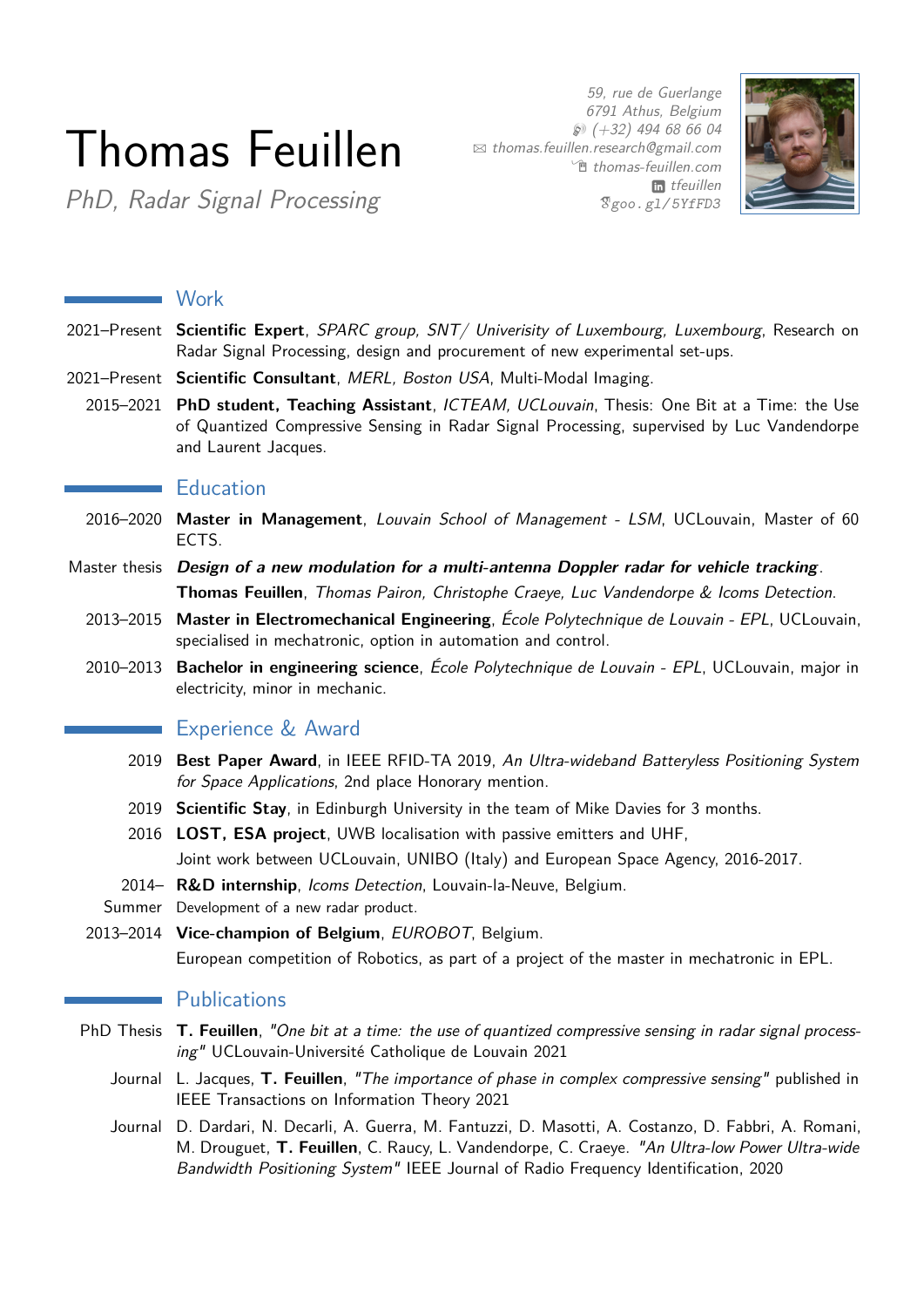- Journal **T. Feuillen**, M. E. Davies, L. Vandendorpe & L. Jacques. "(l1, l2)-RIP and Projected Back-Projection Reconstruction for Phase-Only Measurements" IEEE Signal Processing Letters, 2020
- Journal **T. Feuillen**, T. Pairon, C. Craeye, & L. Vandendorpe. "Localization of Rotating Targets Using a Monochromatic Continuous-Wave Radar." IEEE Antennas and Wireless Propagation Letters, 2017
- Conference **T. Feuillen**, M. Alaee-Kerahroodi, A. Bhandari, B. Mysore RR, B. Ottersten "FMCW Radar via Unlimited Sampling: From Theory to Practice", presented as a "show and tell" demo at 2022 IEEE ICASSP
- Conference **T. Feuillen**, M. Alaee-Kerahroodi, A. Bhandari, B. Mysore RR, B. Ottersten "Unlimited Sampling for FMCW Radars: A Proof of Concept", presented at 2022 IEEE Radar Conference (RadarConf22)
- Conference G. M de Galland, **T. Feuillen**, L. Vandendorpe, L. Jacques, "Sparse factorization-based detection of off-the-grid moving targets using fmcw radars", presented at 2021 IEEE ICASSP
- Conference G. M de Galland, **T. Feuillen**, L. Vandendorpe, L. Jacques, "Going Below and Beyond Off-the-Grid Velocity Estimation from 1-bit Radar Measurements", presented at 2019 IEEE RadarConf
- Conference G. M de Galland, **T. Feuillen**, L. Jacques, L. Vandendorpe. "Sparsity-driven moving target detection in distributed multistatic FMCW radars", presented at 2019 IEEE CAMSAP
- Conference M. Drouguet, **T. Feuillen**, C. Raucy, L. Vandendorpe, C. Craeye, D. Dardari, N. Decarli, D. Fabbri, A. Guerra, M. Fantuzzi, D. Masotti, A. Costanzo & A. Romani, "An Ultra-wideband Battery-less Positioning System for Space Applications", presented at 2019 IEEE RFID-TA
- Conference **T. Feuillen**, C. Xu, J. Louveaux, L. Vandendorpe, L. Jacques "Quantity over Quality: Dithered Quantization for Compressive Radar Systems", invited paper at RadarConf 2019
- Conference **T. Feuillen**, C. Xu, L. Vandendorpe, L. Jacques "1-bit Localization Scheme for Radar using Dithered Quantized Compressed Sensing", presented at COSERA 2018, arXiv:1806.05408
- Conference **T. Feuillen**, A. Mallat, & L. Vandendorpe. "Stepped frequency radar for automotive application: Range-Doppler coupling and distortions analysis." Military Communications Conference, MILCOM 2016 IEEE
- Workshop **T. Feuillen**, M.E. Davies, L. Vandendorpe, L. Jacques "One Bit to Rule Them All : Binarizing the Reconstruction in 1-bit Compressive Sensing", accepted at ITWIST 2020
- Workshop L. Jacques, **T. Feuillen**, "Keep the phase! Signal recovery in phase-only compressive sensing", presented at ITWIST 2020
- Workshop **T. Feuillen**, L. Vandendorpe, L. Jacques "An extreme bit-rate reduction scheme for 2D radar localization", presented at ITWIST 2018

### **Reviewer**

- Journal AWPL 2020, TSP 2020
- Conference RadarConf 2018, ITWIST 2018-2020, EUSIPCO 2020

## Scientific Training

- Summer International Radar Summer school 2017, ITWIST2018, ESOA course on Digital Radar at KIT School 2018, RadarConf summer school 2019
	- Other European Space Agency course Echoes in Space MOOC on Radar Remote Sensing

## $\blacksquare$  Teaching

- Telecom AM, FM, QPSK, OFDM, at bachelor and master level, exercise and laboratory sessions using USRPs.
- Electricity Basics of analogical circuits, at bachelor level, exercise sessions and laboratories.